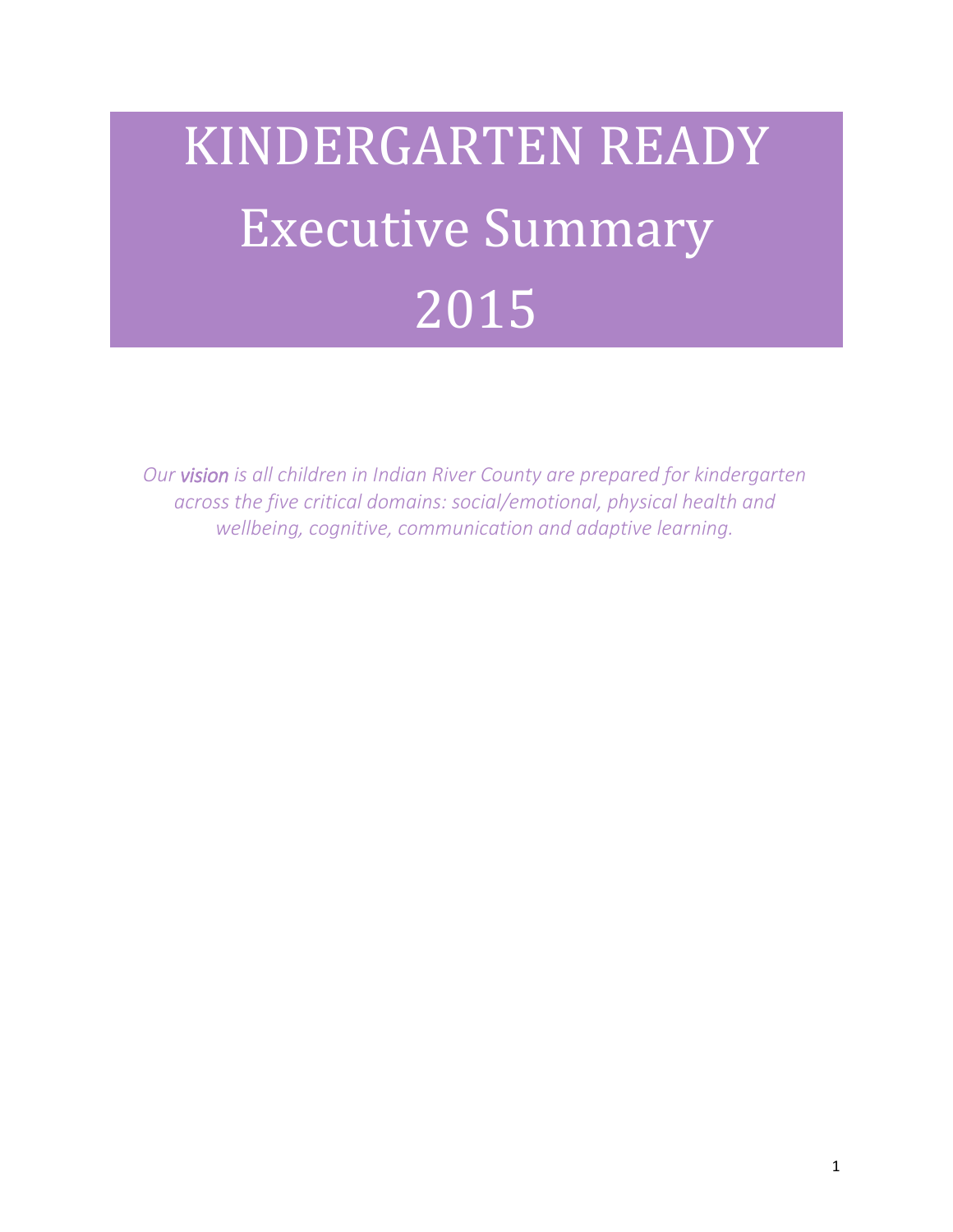## **Background**

Four years ago, a cross-sector of Indian River County educators, civic leaders, philanthropists, nonprofit organizations and volunteers rallied to support a bold, strategic goal to have 90 percent of all third grade students reading on grade level by the year 2018. Aligned around the mantra *schools can't do it alone*, these Literacy Leaders were keenly aware of research that cites literacy as the number one indicator of a community's economic prosperity. They gave their pledge to the Superintendent of Schools to work collaboratively to develop innovative programs, both in and out of the classroom, to help achieve what has become known as Indian River County's Moonshot Moment goal.

One of the three critical pillars to achieving grade level reading proficiency is kindergarten readiness. As the local work to address each pillar unfolded, community discussions quickly led to the creation of the Kindergarten Readiness Collaborative (KRC); a dedicated group of leaders who embarked on a year-long strategic planning process to review and research best practices, conduct an environmental scan of local conditions, and develop local strategies to support 90% of Indian River County (IRC) children arriving at kindergarten ready to learn.

## **Why It Matters**

Kindergarten readiness starts long before a child enters a formal education setting. Neuroscience research has shown the first 1,000 days of a child's life – from pregnancy through a child's second birthday – are a critical time period that set the stage for a person's intellectual development and lifelong health. Brain development, and therefore learning, begins with the health, nutrition and wellbeing of mothers during pregnancy. The brain development that occurs following birth, through a child's second birthday, is also noted as one of the most critical building blocks for educational success. Brain development at this stage is based on good nutrition, talking, playing and building positive emotional bonds with others.

Research by Nobel Laureate economist, Professor James Heckman, indicates investing in early childhood education is a cost-effective strategy for promoting economic growth. His analysis shows a seven to 10 percent per year return on investment based on increased school and career achievement as well as reduced costs in remedial education, health and criminal justice expenditures. Heckman's research shows early interventions (prevention) for disadvantaged children produce higher returns than remedial programs, offering an \$8.60 return for every dollar spent. In addition, a meta-analysis of 123 comparative studies of early childhood intervention consistently showed quality preschool significantly benefits school readiness and success.

These findings are supported by the Perry Preschool Project, a longitudinal study that followed participants who attended a high-quality preschool program for more than 40 years, which showed the benefits continue into adulthood. Compared to a control group who did not attend preschool, Perry participants were five times less likely to be arrested; more likely to hold a college degree, own a home and be employed.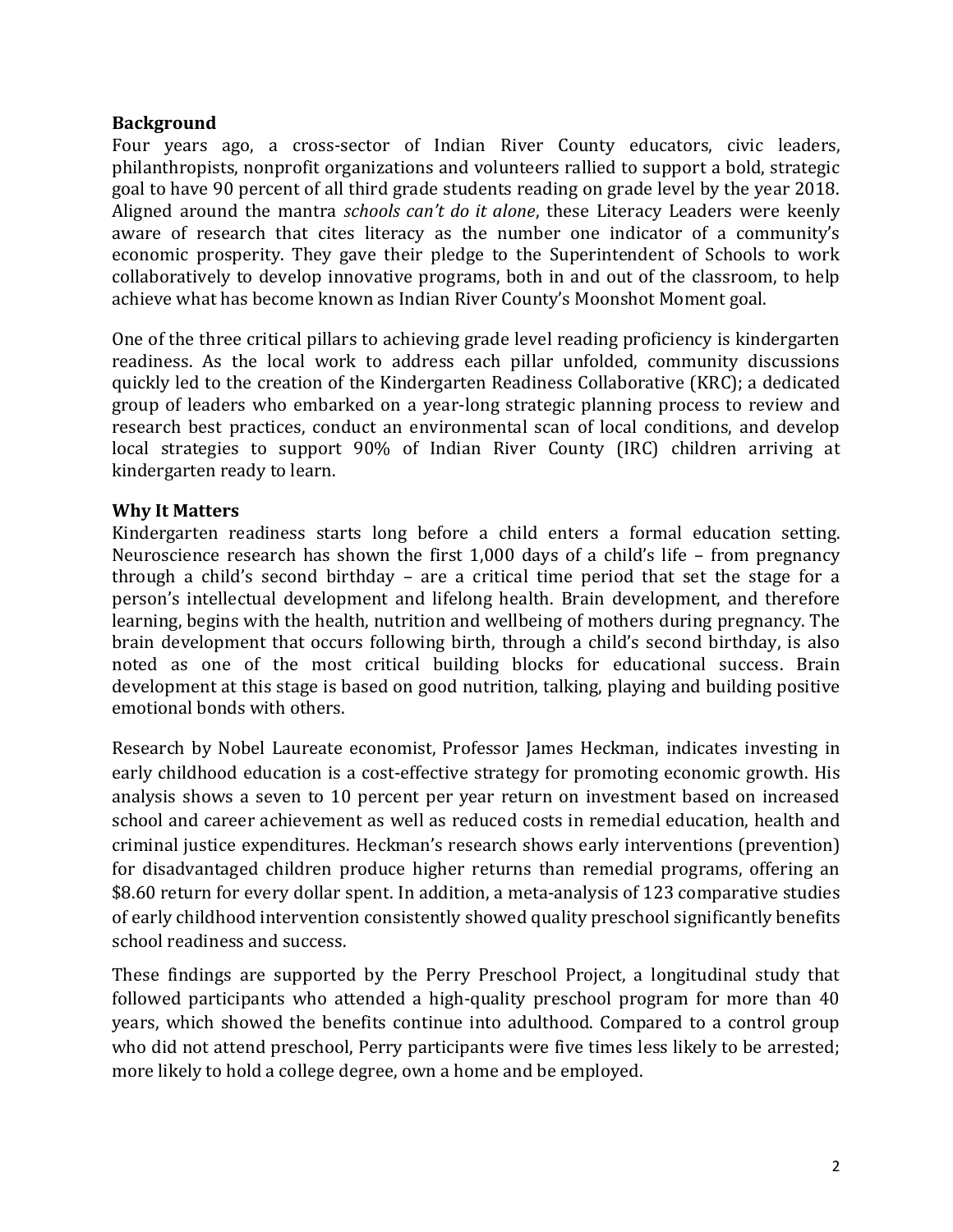To ensure the health and well-being of future generations, and the economic prosperity of our community, we must invest in early learning opportunities and the family support structures that create quality early learning environments for our children.

# **Current Conditions**

The reality is that most children who start kindergarten behind stay behind. Research tells us that only one in seven children who are behind in third grade will ever catch up. Currently, 44 percent of IRC kindergarteners are on grade level by the end of kindergarten. This increases slightly to 56 percent by the end of third grade. There are a number of risk factors that contribute to children arriving at school not prepared, many of which stem from poverty conditions. The limitations poverty imposes on families are real and significant. According to the United Way ALICE Report 47% of families in IRC are unable to meet basic food, housing and health needs. These **A**sset **L**imited, **I**ncome **C**onstrained, **E**mployed families make more than the federal poverty level, but not enough to cover the basic cost of living. Childcare is a significant portion of a household's budget and with limited resources there are few options for affordable care that is also high in quality.

Although the state of Florida provides subsidy dollars for childcare for children 0-3 years old (School Readiness Program, SRP), as well as funding for all four and early five-year old children to attend Voluntary Pre-Kindergarten (VPK), the dollar amount ranks among the lowest in the nation. In addition, while access to VPK is high, quality guidelines are also among the lowest. Florida standards meet just three out of 10 national best practices as reported by The National Institute for Early Education Research (NIEER).

# **Collaborative Process**

Over the past 12 months, the KRC investigated a child's path from conception to kindergarten. The process involved gathering data from various service providers that was often difficult to access. Collaborative members also visited many promising practices both locally and throughout the State to gain new insight and knowledge about how others are addressing kindergarten readiness. This effort not only brought forth new ideas, but allowed members the valuable opportunity to develop relationships and trust that will lead to more effective collaboration in the future. Throughout the course of the year, the Collaborative hosted three community summits to give members and other community leaders the opportunity to share what they learned and gather critical feedback and engagement on next step strategies.

The early years of a child's life are a complex and changing environment which are impacted by multiple factors. Historically, our community has had several attempts to shore up the early learning sector, and while small gains have been achieved, none have resulted in widespread impact. Because of the complexities, the KRC has adopted an Emergent Learning approach to find innovative solutions. This strategy recognizes our best answers to current problems are really only hypotheses that we can test, adjust and adapt on the way to success. Challenges are a stepping stone toward the right solution, rather than a failure that will put us back at step one.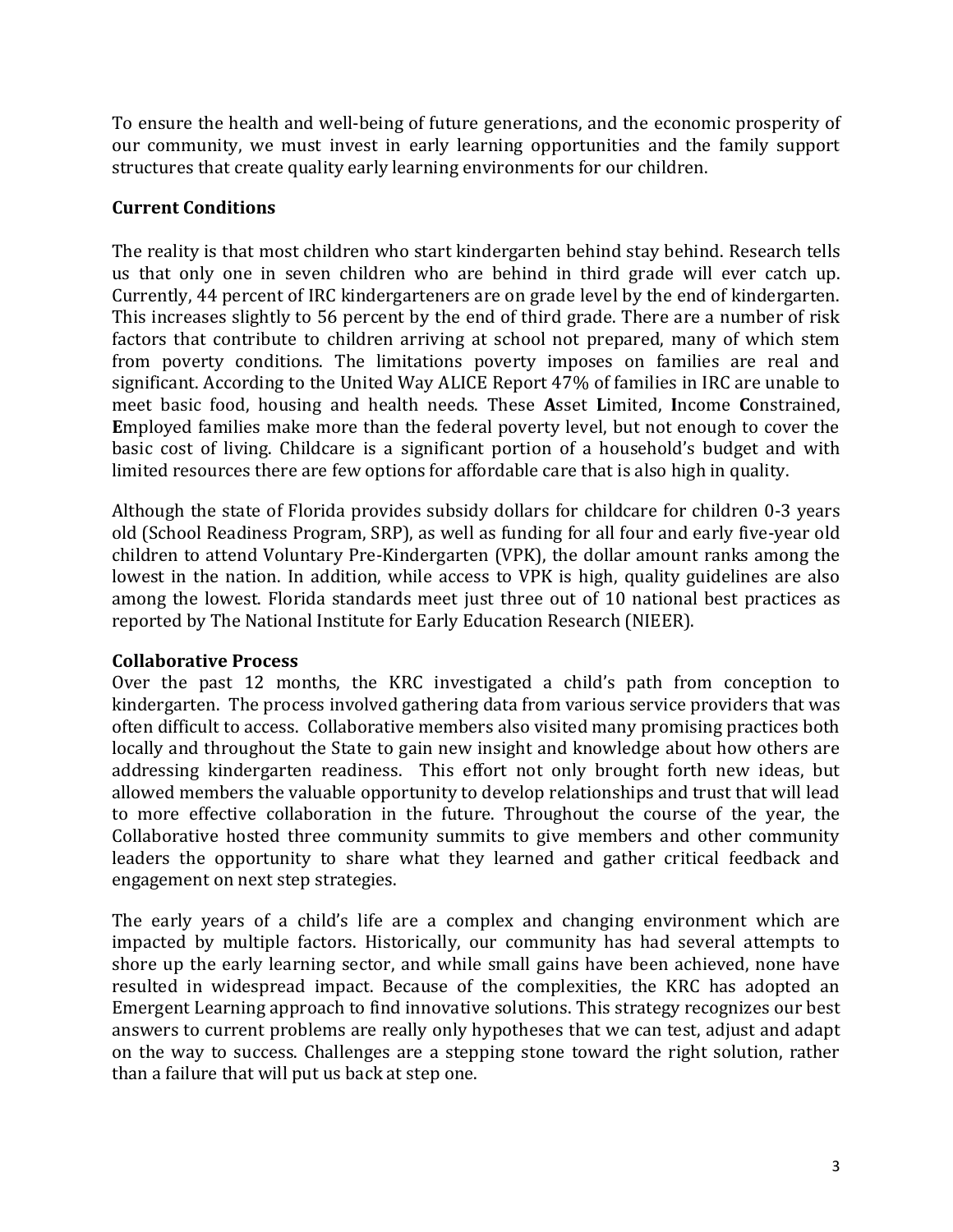This process of data gathering, research, best practice site visits and community summits produced the findings and recommendations contained in this Strategic Plan.

#### **Strategic Objectives**

Through the time, dedication and collective expertise of many community partners, the Collaborative has identified the following strategic investment opportunities:

- Strategy I: Power of the Parent
- Strategy II: Missing Link
- Strategy III: Early Identification and Intervention
- Strategy IV: Preschool and Voluntary Pre-Kindergarten
- Strategy V: Community Engagement
- Strategy VI: Sustainability

## **STRATEGY I: Power of the Parent**

Our vision is for every parent, regardless of income or zip code, to have the knowledge and tools they need to raise healthy and productive people. We believe parents are a child's first teacher, and they can raise smart babies through simple, every day interactions.

#### **What we observed**

Home visiting models focusing on targeted interventions have produced positive results. Outcomes show longer spacing of subsequent pregnancies, medical care coordination, parenting support and education, and opportunities for early identification of developmental issues. Educational outreach programs, including home visiting programs, have been emphasized as critical components to help families living in poverty achieve positive child outcomes. Ultimately, for family home visiting and support programs to be successful they must actively engage parents and must be sensitive to the cultural and ethnic diversity of the target populations they serve. In addition to promoting healthy development, home visiting programs need to connect parents with employment, strong social networks, and community resources to help them overcome these stressors.

There are complicated social and political barriers that need to be tackled, while being sensitive to cultural norms. Access to services must be improved, sometimes taking services to the caregiver rather than asking them to travel to the services, as home visiting models do. Every parent could benefit from additional education, support, and home visits by parenting professionals. Those at highest risk stand to achieve the highest gains from participating in these services.

## **Current and Future Initiatives**

There are several initiatives currently underway in Indian River County. Smart Baby Ambassadors, Parents As Teachers (PAT), PASE (Parents Advocating for Student Excellence), and parent engagement workshops and events are being incorporated into existing programs.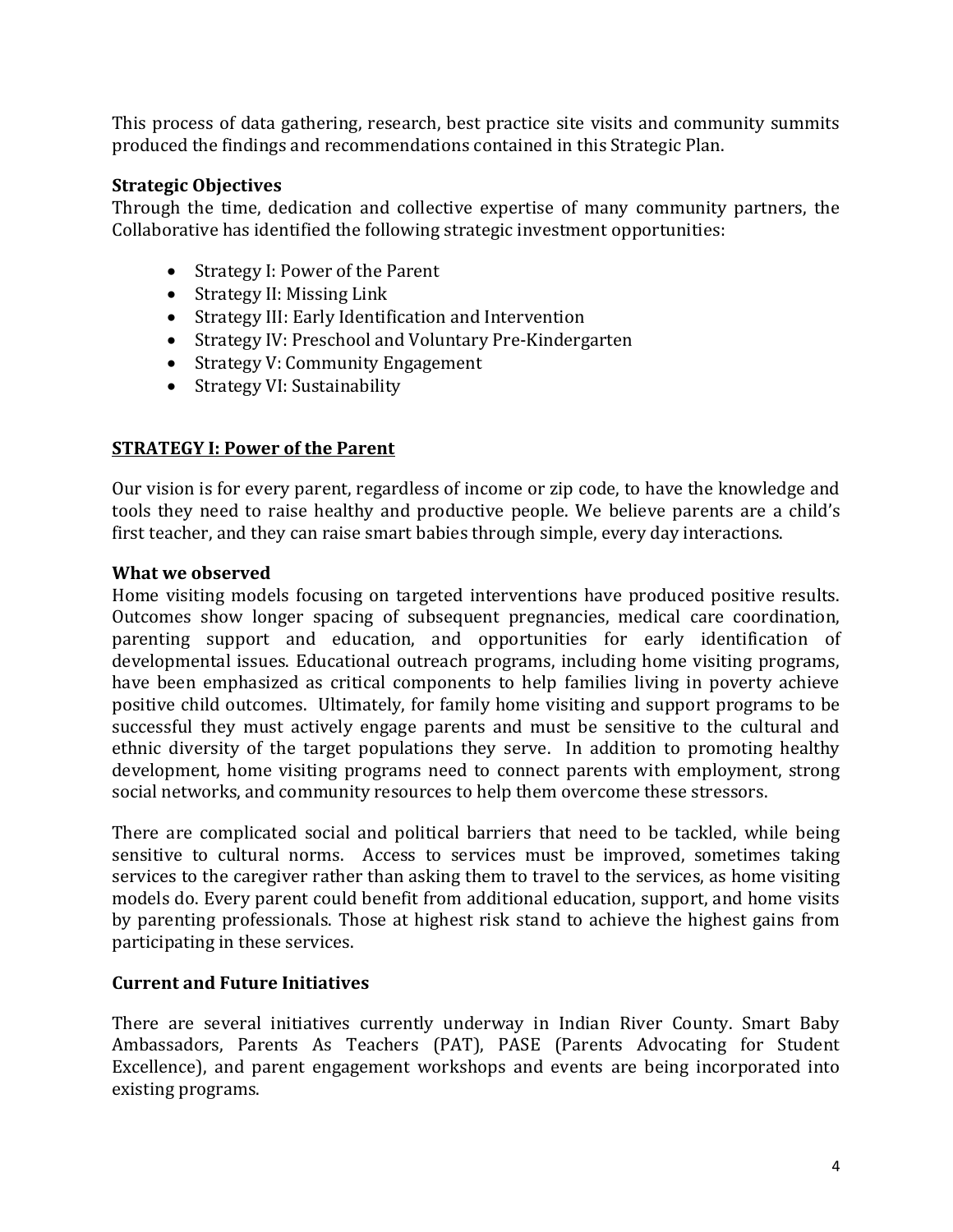Priorities for future action include:

- Develop block-by-block outreach opportunities to support and empower parents in culturally relevant ways.
- Expand home visiting services and improve retention of current participants.
- Develop a consistent and relevant communication plan around the importance of developmental milestones.
- Implement and adapt Kindergarten Round Ups for children ages 0-5.

# **STRATEGY II: Missing Link**

Our vision is for the link between newborn services and pre-K to be strong and supportive to ensure the services children currently receive as newborns carries through the toddler years, ensuring they arrive prepared for kindergarten.

There are already established systems in place for prenatal and newborn identification and intervention. However, we lose our connection with about 80 percent of these families when they leave the hospital and 90 percent by the end of the first year of life. Many do not connect to the early childhood system of services again until their child is three or four years old, for child care subsidy or VPK, and by that time many are already behind developmentally. Throughout each of our strategies, we will seek to develop ways to find and stay connected to parents and children to ensure they receive the tools and services necessary to prepare the children to enter school ready to succeed.

## **STRATEGY III: Early Identification and Intervention**

Our vision is that the unique developmental abilities of every child are identified and access to appropriate resources and support for enrichment and/or intervention is provided to ensure readiness for success in kindergarten.

# **What we observed**

We have learned early identification and intervention for any and all developmental delays is critical to a child's success. The goal of early intervention is to prevent or mitigate risk factors.

Currently there are some ongoing opportunities to identify and intervene with children in need; however, families and agencies face significant barriers. For families, the issue is awareness and access. For agencies, the issue is limited funding, personnel, and resources with restrictive eligibility criteria. As a result, the services are fragmented, not well coordinated, and lack a comprehensive and consistent focus. This delivery system is not easily or readily accessible to families, difficult to navigate, and not well known throughout the community.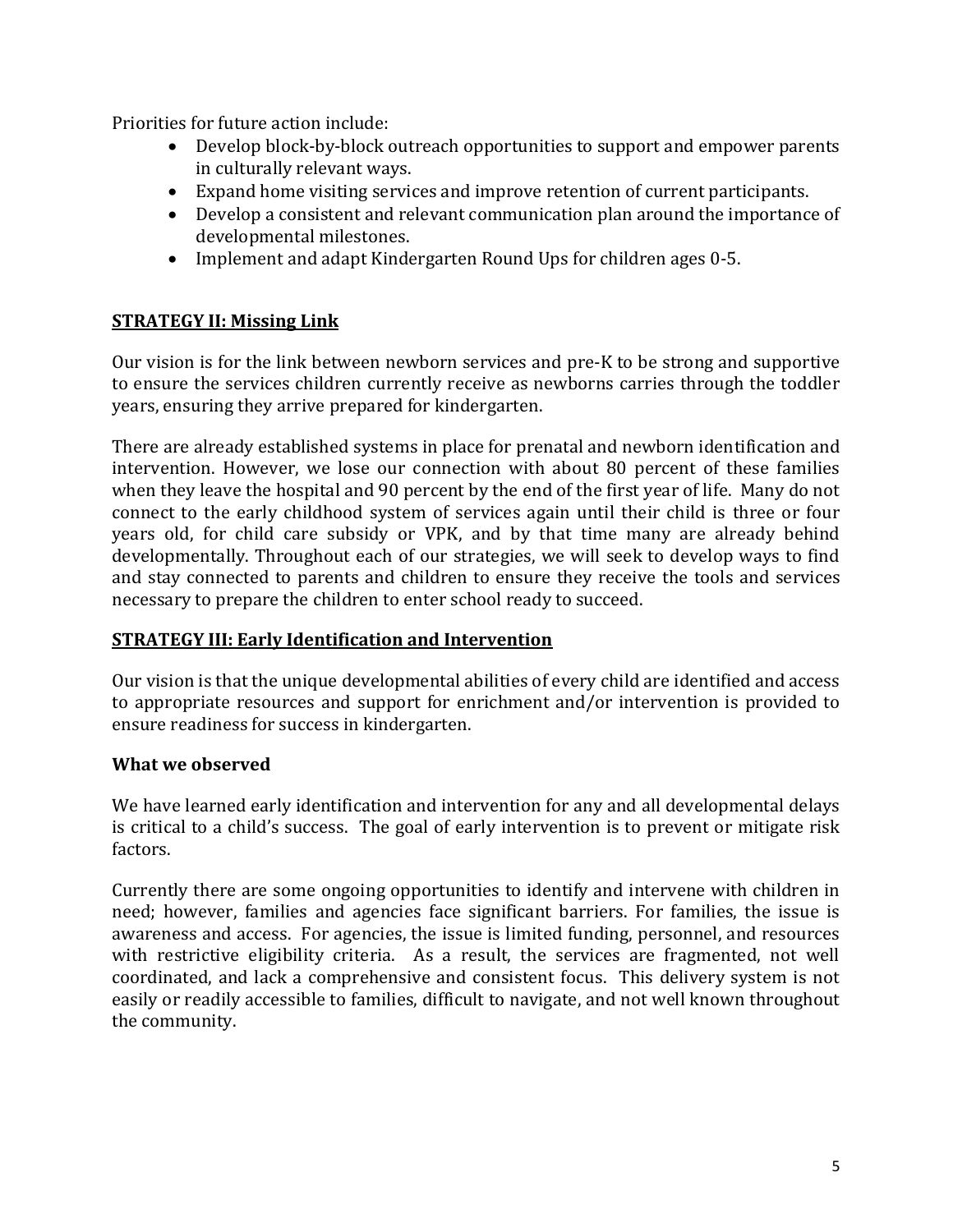## **Current and Future Initiatives**

Early Steps of the Treasure Coast can evaluate and provide intervention until age three when screening, evaluation, and services are provided through the SDIRC. Local home visiting programs also do screenings and can refer for additional services. The 211 Hotline has added the Help Me Grow program which can do developmental questionnaires over the phone, and Smart Babies will include milestone information in their outreach to parents.

Priorities for future action include:

- Have to interact with health community pediatricians and health centers.
- Work with Early Steps to increase outreach and awareness of services.
- Engage medical community to learn more about opportunities for screenings onsite.
- Expand home visiting programs and parent coaching opportunities.
- Develop broad scale outreach and awareness campaign to educate parents and community of developmental milestones.

## **STRATEGY IV: Preschool and Voluntary Pre-Kindergarten**

Our vision is for all children to have access to quality, affordable Preschool and VPK.

## **What we observed**

It is estimated that approximately 95 percent of four and early five-year-olds in Indian River County are enrolled in some kind of prekindergarten. Seventy-five percent attend centers that accept Florida VPK funds, and 20 percent attend private centers that do not accept VPK funds.

About 40 percent of three-year-olds attend preschool. Most are attending licensed private centers (both accepting and not accepting School Readiness Program (SRP) funds). A child (0-3) whose parent earns less than 150 percent of the poverty level is eligible for SRP funding. However, these funds, which come from the Federal Government, are very limited and may only reach 15 percent  $\sim$  200) of three-year-olds in Indian River County.

The cost to operate a quality center in Indian River County for three and four-year-olds is approximately \$10,000 (annualized this would be \$13,000) per student. In Indian River County, the average cost of private center providers as calculated by Early Learning Coalition of Indian River, Martin and Okeechobee (ELCIRMO) is \$113 per week, which equates to \$5,000 for a typical school year. With 14% of families in Indian River County living in poverty, and 30% living at a subsistence level it is clear parents need financial help to send their children to preschool. Federal SRP (~\$3,300 per child) and State VPK (\$2,419 per child) subsidies are not enough to pay for a quality program. Combine these low reimbursement rates with low state standards, as well as a high demand for certain age slots, and there is little incentive for providers to improve quality on their own. In other communities we visited, the Early Learning Coalitions served as the community leader and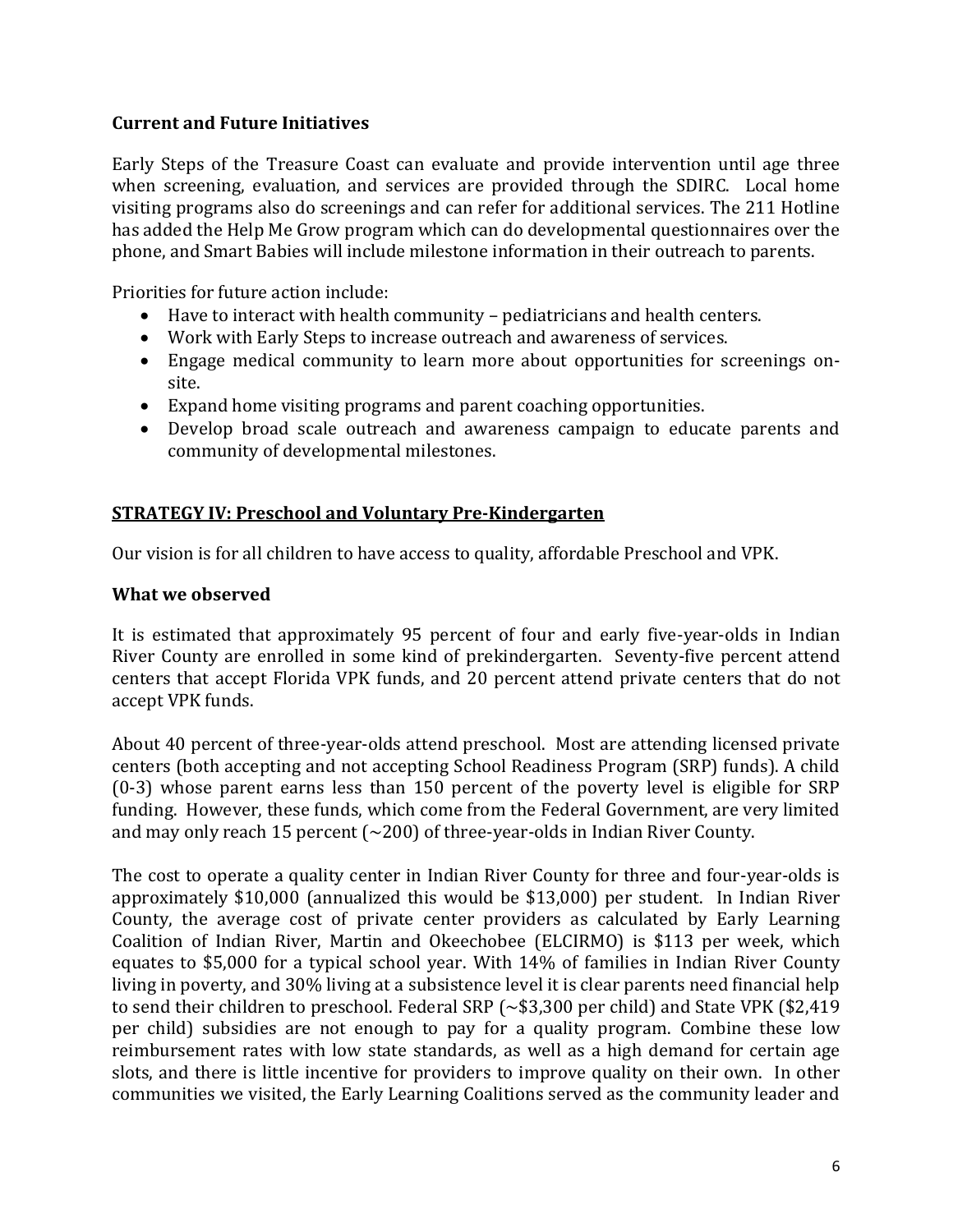organizer for addressing issues of quality and access. That has not been the experience in Indian River County.

Research and longitudinal studies highlight that quality (defined by utilizing high quality teachers) provides the greatest impact. Of the numerous ways to address quality, the Collaborative feels that creating a Quality Rating Improvement System (QRIS), increased credentialing and professional development of teachers and childcare workers, and an expanded VPK school year will have the biggest impact.

# **Current and Future Initiatives**

In Indian River County, the VPK classrooms at the School District of Indian River County and Childcare Resources (CCR) are considered local models for quality. CCR also provides professional development opportunities for child care providers throughout the community. In addition, Big Brothers Big Sisters has implemented a promising new program placing AmeriCorps volunteers in underperforming child care centers to provide additional support to help three- and four-year olds reach age appropriate reading milestones. The program also includes a formal parent support component. There are also summer VPK and Extension opportunities for struggling students.

Priorities for future action include:

- Convening community partners to discuss and develop components for a local Quality Rating and Improvement System (QRIS).
- Replicating the Learning Alliance Master Coach Model for Preschool and VPK teachers.
- Professionalizing the preschool and VPK business in Indian River County by making a goal of all teachers having their CDA.
- Developing a model to promote increased teacher credentialing with scholarship opportunities for the teachers and incentives for the center directors and owners.
- Creating a plan to ensure trained preschool and VPK teachers are paid a living wage (on a sustained basis) that brings quality into the market and reduces the high turnover.
- Extended school year available for all.
- Developing an advocacy strategy at both the State and Local level.

# **STRATEGY V: Community Engagement**

Our Vision is for people from all walks of life to understand that investments in early childhood developmental milestones (social/emotional development, physical health and well-being, cognitive skills, communication, and adaptive skills) are crucial, because a child's education starts at pregnancy, not at 5 when they enter kindergarten. Individual and community prosperity will be enhanced when our children are able to achieve third grade reading proficiency, our Moonshot Moment Goal [\(http://www.moonshotmoment.org\)](http://www.moonshotmoment.org/).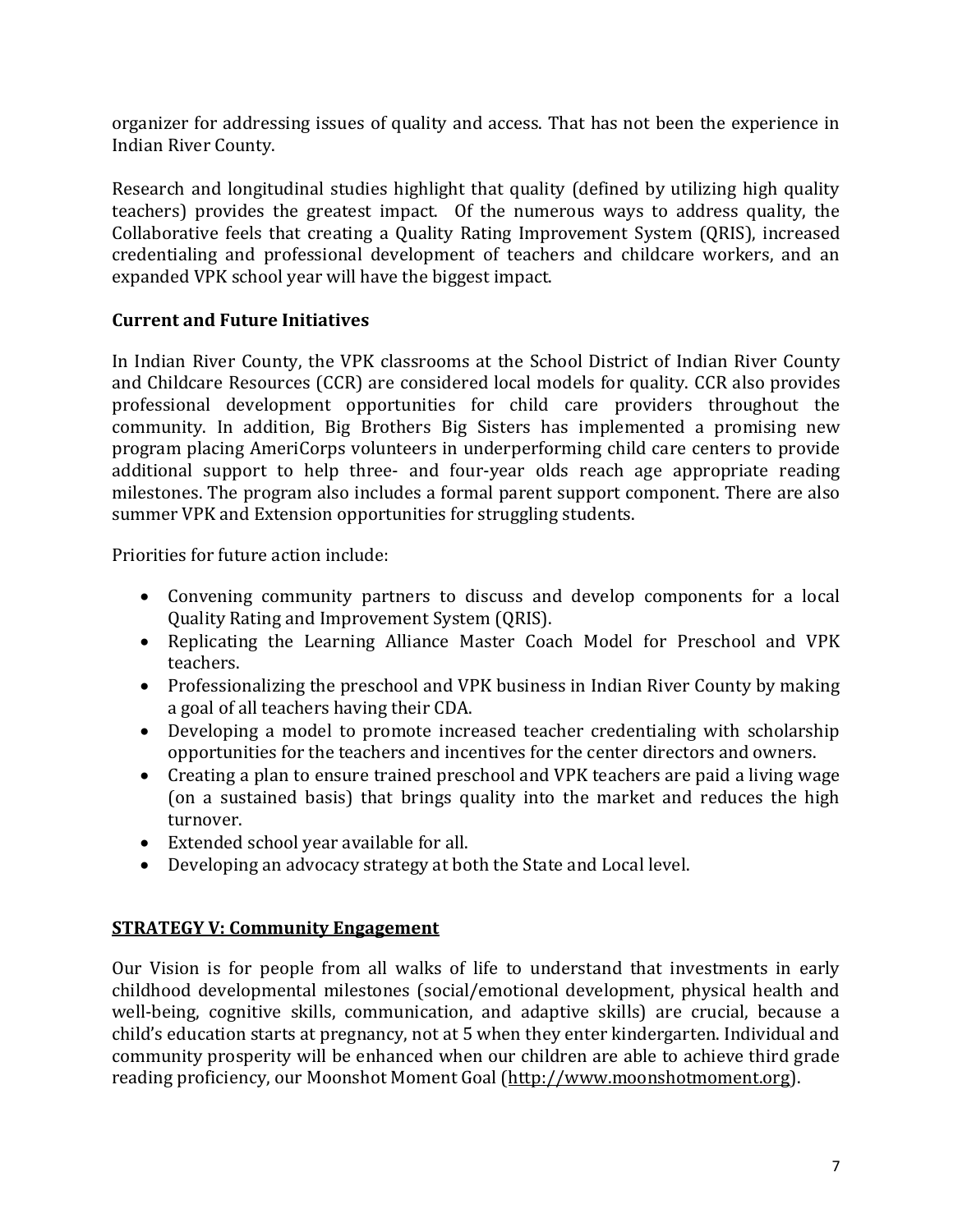#### **What we observed**

It is not widely understood in Indian River County how important the milestones of early childhood development are to the prosperity and quality of life in Indian River County. Parents, as well as the general public, still struggle to make the connection the impacts of simple, every day activities (like good nutrition, talking, singing, playing) can have on a child's long term success.

There are many models we referenced to develop effective, relevant engagement for parents from various racial and socioeconomic backgrounds. We also learned engaging the broader community, including business leaders and funders, is critical to the long term support and success of early childhood initiatives. The Jacksonville Community Council, Inc. (JCCI) serves as an excellent model for engagement at the county level.

A key learning from the parent education pilot programs is that on-going and consistent parent engagement requires targeted, culturally sensitive messaging, and neighbor-toneighbor delivery to better meet the needs of the target populations. A community advocate could be very helpful in connecting community members to programs and services that would benefit them.

Another communication strategy is the development of a community wide "I Care" communication campaign that leverages the power of the Moonshot Moment brand and existing non-profit and business communication efforts to help people tap into their own personal emotional connection to the first 2,000 days. This kind of messaging will educate the community about brain development and milestones in a sensitive, meaningful way.

## **Current and Future Initiatives**

Smart Baby Ambassadors have begun in learning from the community and adapting their strategies to be more responsive and inclusive. They are currently working in two identified pockets of poverty: Gifford and Fellsmere. The Moonshot Moment developed the Literacy Leaders forum, which includes high-level community leaders from various sectors. The power of this collaborative has led to increased investments by individual philanthropists, local foundations, and local government.

Priorities for future action include:

- Create an awareness campaign with a consistent message delivered in a culturally relevant way. Align our efforts with the current Moonshot Moment communications campaign.
- Learn lessons from Smart Baby Ambassadors in Gifford and Fellsmere to expand to the other pockets poverty.
- Identify and create champions to educate and engage the diverse target markets (business, parents, daycare providers, VPK providers, churches, etc.).
- Create culturally relevant social media pathways such as a Facebook page based on child's year of birth, age, or high school graduation year.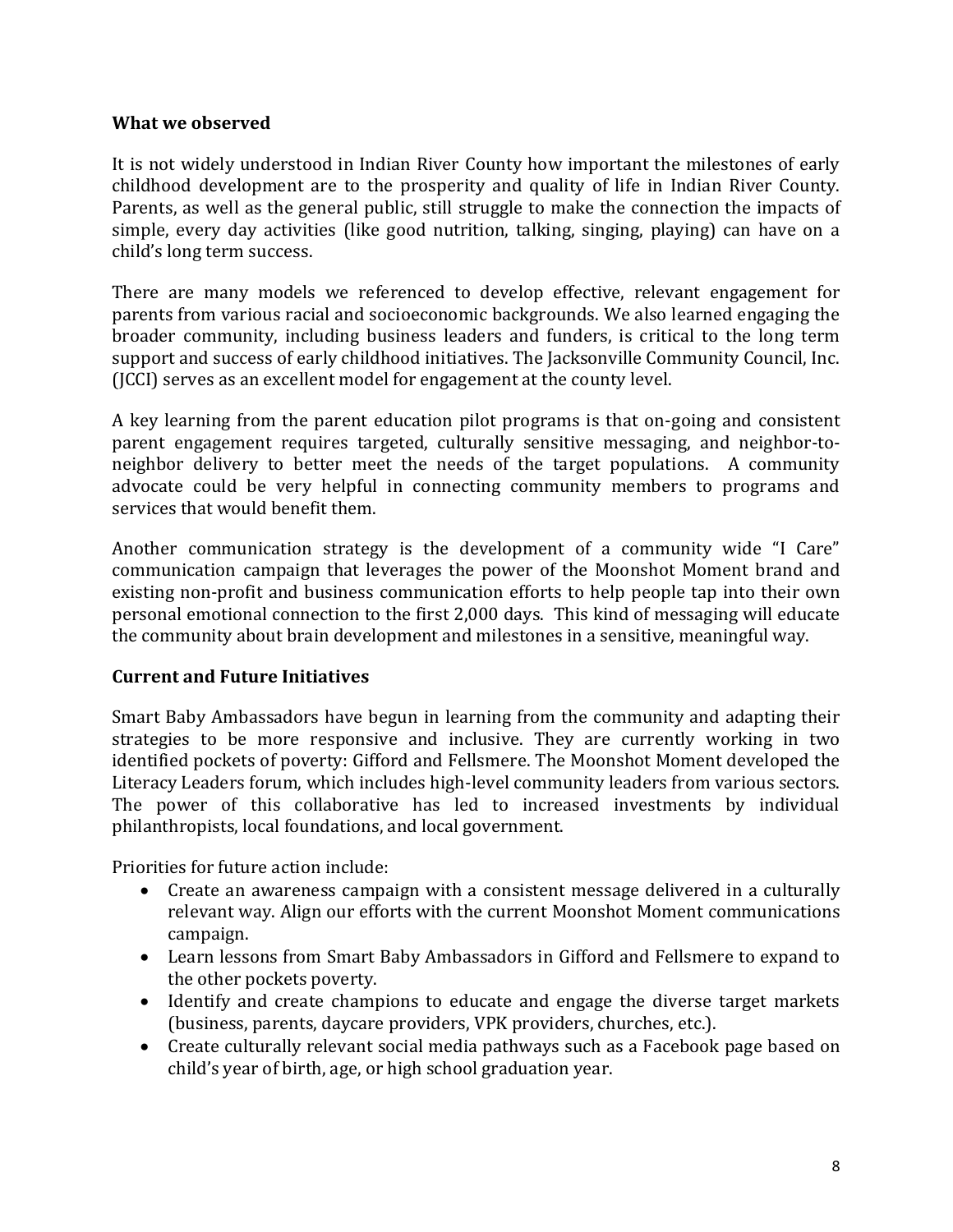Establish annual Roundups, Festivals, and Celebrations for pre-kindergarten and kindergarten enrollment, as well as events for younger children. These annual events for every age can improve access to and awareness of resources for parents.

## **STRATEGY VI: Sustainability**

The Collaborative envisions a system-wide transformation scaled in a measured way, first by building short-term infrastructure, followed by the development of flexible funding streams to stabilize current best practices and incubate new initiatives.

## **What we observed**

The KRC grew from a small Coordinating Committee of about eight community leaders, into an effort that included more than 40 community, education and nonprofit representatives who dedicated themselves to finding new ways to ensure all IRC children are ready for kindergarten. While the Coordinating Committee continues to exist, all are volunteers with other full-time commitments. Because of this, the KRC leaders quickly learned it was important to hire a dedicated staff person to keep the process moving forward.

In addition, as we continued to convene key community leaders around issues impacting kindergarten readiness, we identified an important communication void Indian River County's early learning sector in Indian River County. There is currently no dedicated infrastructure to rally people, organizations and resources to build an effective early childhood system. The result has created silos that block collaborative research, thinking and learning that will help advance the quality of services, care and support families need to help their children be successful.

Another area of observation included the reactive, rather than proactive, cycle of funding inherent in the non-profit culture. Due to the seasonal nature of our community, funding cycles overlap in a narrow timeframes and there is never a guarantee because most of the available grants are made by organized groups that raise private charitable dollars on an annual basis. Funding for multi-year programming is virtually nonexistent, which creates an additional burden for nonprofit providers to spend a large portion of their time chasing annual gifts.

# **Current and Future Initiatives**

Through this strategic planning process, the KRC has taken the first step to building shortterm infrastructure for a better coordinated early childhood system. Thanks to dedicated funders who recognize the value of a minimal backbone organization to promote innovation and best practices. We have received funding commitments to begin building the backbone organization The initial funding which we received in July has enabled us to hire 2 part time people and the KRC plans to become a fully incorporated 501c3 dedicated to helping raise the level of resources needed for a successful early childhood system of care.